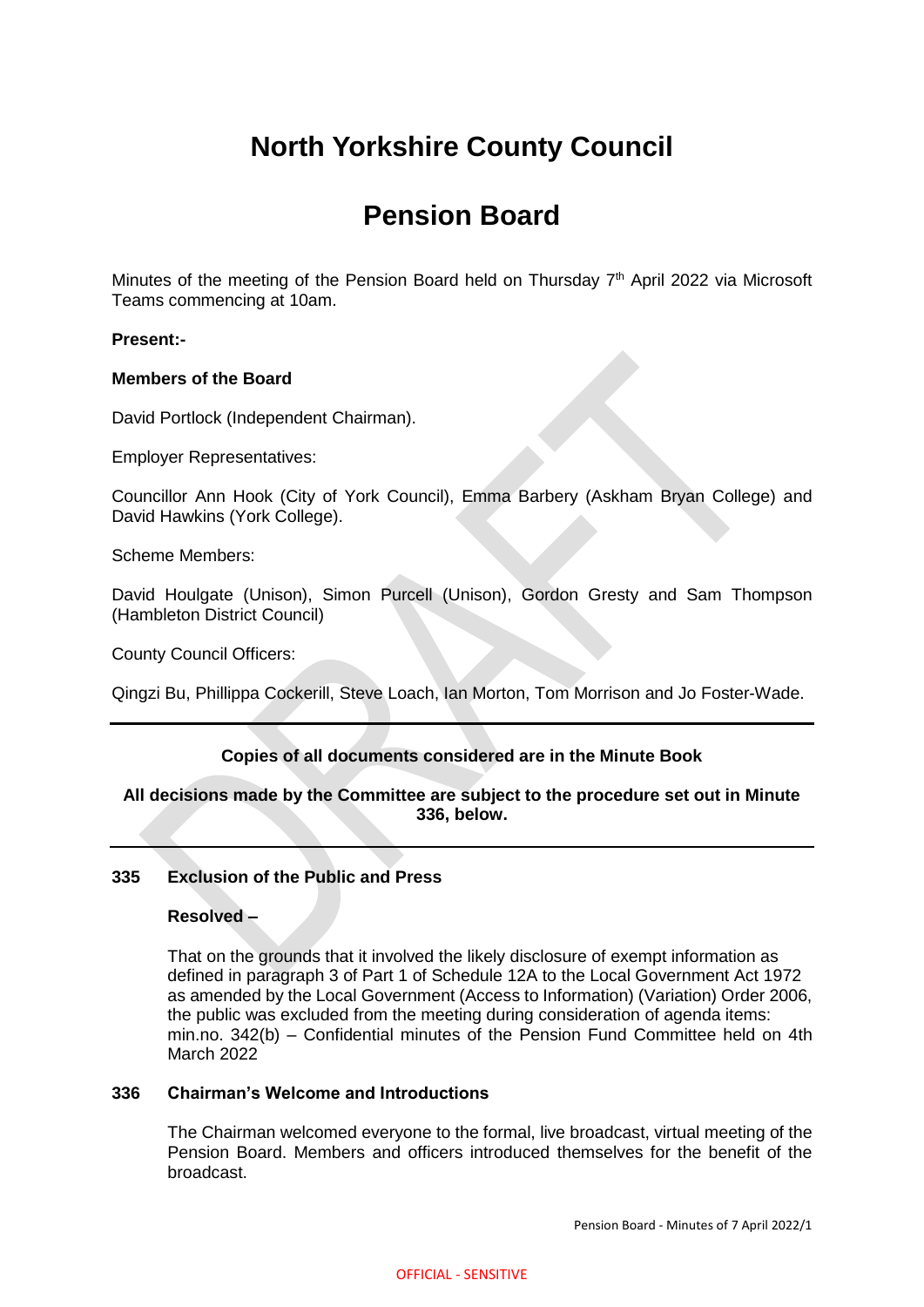He announced that under his delegated decision making powers in the Officers' Delegation Scheme in the Council's Constitution, the Chief Executive Officer has power, in cases of emergency, to take any decision which could be taken by the Council, the Executive or a committee. Following on from the expiry of the Local Authorities and Police and Crime Panels (Coronavirus) (Flexibility of Local Authority and Police and Crime Panel Meetings) (England and Wales) Regulations 2020, which allowed for committee meetings to be held remotely, the County Council resolved at its meeting on 5 May 2021 that, for the present time, in light of the continuing Covid-19 pandemic circumstances, remote live-broadcast committee meetings would continue, with any formal decisions required being taken by the Chief Executive Officer under his emergency decision making powers and after consultation with other Officers and Members as appropriate and after taking into account any views of the relevant Committee Members. This approach was reviewed by full Council at its February meeting where it was agreed that it be continued with a further review at the May AGM of the full County Council.

#### **337 Apologies for Absence**

There were no apologies for absence.

#### **338(a) Minutes**

#### **Resolved -**

That the Minutes of the meeting held on 13 January 2022, having been printed and circulated, be taken as read and confirmed as a correct record and the Chairman would sign these at a convenient time.

### **339(b) Progress on Issues Raised by the Board**

In respect of consideration given as to whether a breach should be reported to the Pensions Regulator, regarding late issue of Pension Savings Statements, it was stated that further details were yet to be received back from HMRC.

The data reconciliation projects were covered in a later report.

The issue of cyber security was covered in the Administration Report and would be discussed later in the meeting.

A response from Government was still awaited in relation to the Hymans Good Governance review.

Remote meetings were to continue for the time being with a further review of this matter taking place at the May AGM of the County Council, however, it was expected that face-to-face meetings would return following that.

The inclusion of Broadacres within the NYPF continued to be progressed.

In terms of Pensioners opting out of receiving information from the NYPF online it was noted that there had been an increase in the numbers opting for this since the issue had been recommunicated, however, the figure remained low. The issue had been raised within the Pensioners section of the NYPF website, but it was unclear what impact this had had. The issue would continue to be monitored to determine whether further communication was required.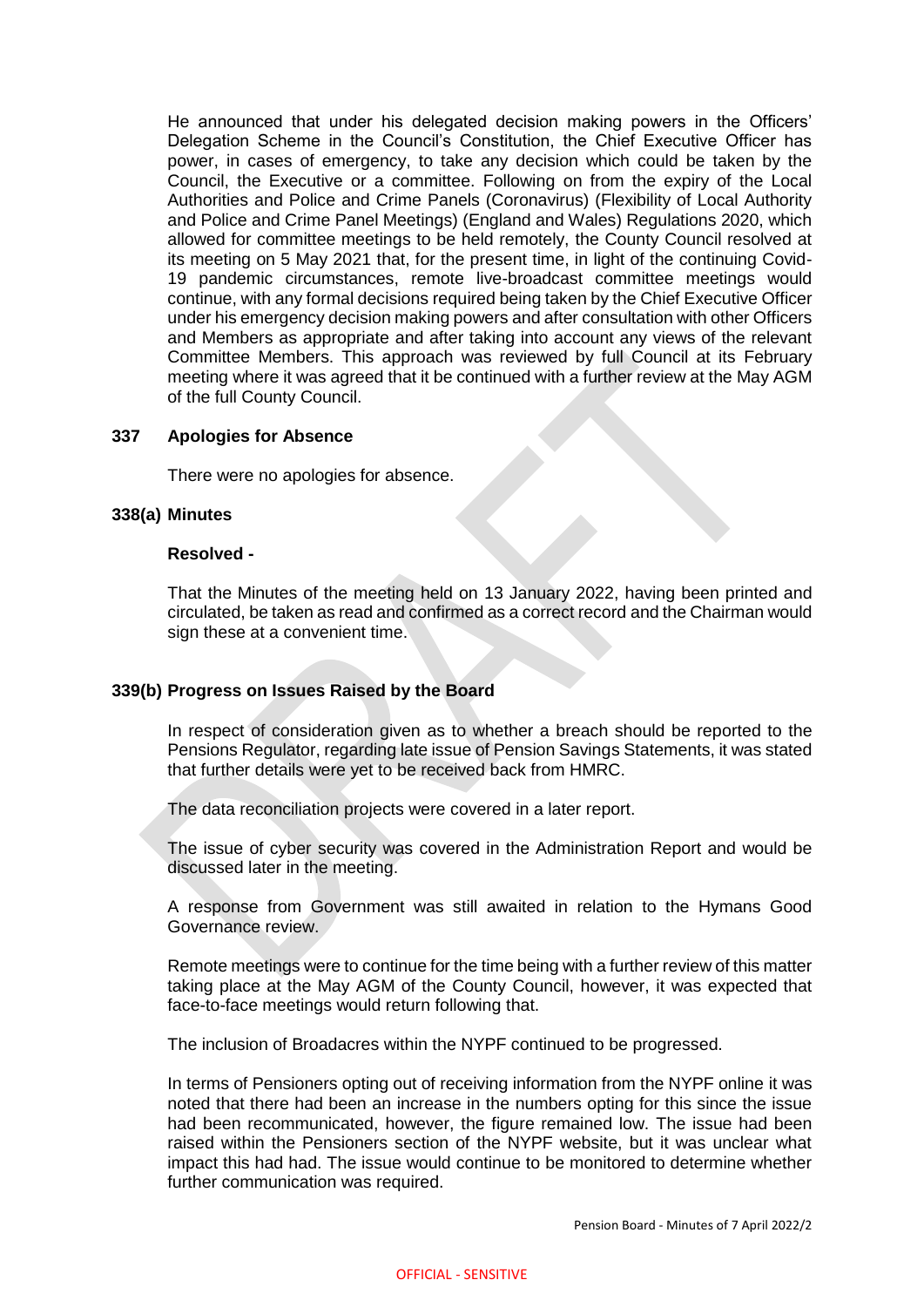The other issues were included on the agenda and would be updated during consideration of those items.

## **Resolved -**

That the report be noted and any further action highlighted be undertaken accordingly.

### **340. Declarations of Interest**

There were no declarations of interest.

## **341. Public Questions or Statements**

There were no public questions or statements.

## **342(a).Pension Fund Committee – Minutes of Meeting held on 4 th March 2022**

The Chairman noted that the Minutes from the meeting had been circulated with the papers for this meeting. He noted that the main issues from that meeting featured on today's agenda. Members of the Board did not raise any issues.

## **Resolved –**

That the Minutes be noted.

## **342(b).Pension Fund Committee – Confidential Minutes of Meeting held on 4 th March 2022**

The Chairman noted that the Confidential Minutes from the meeting had been circulated with the papers for this meeting. He stated that should Members wish to discuss any issues arising from those Minutes the meeting would need to go into private session and the broadcast would need to be paused. Members of the Board did not raise any issues.

## **Resolved –**

That the Confidential Minutes be noted.

#### **343. Pension Administration**

The Head of Pensions Administration, Phillippa Cockerill, provided Members with an update on key initiatives undertaken by the Administration Team of the NYPF. The report included, as an Appendix, the report that was provided to the PFC at their March 2022 meeting.

The following issues were highlighted:-

PFC Report

The PFC report from their March 2022 meeting was provided as an Appendix.

• Breaches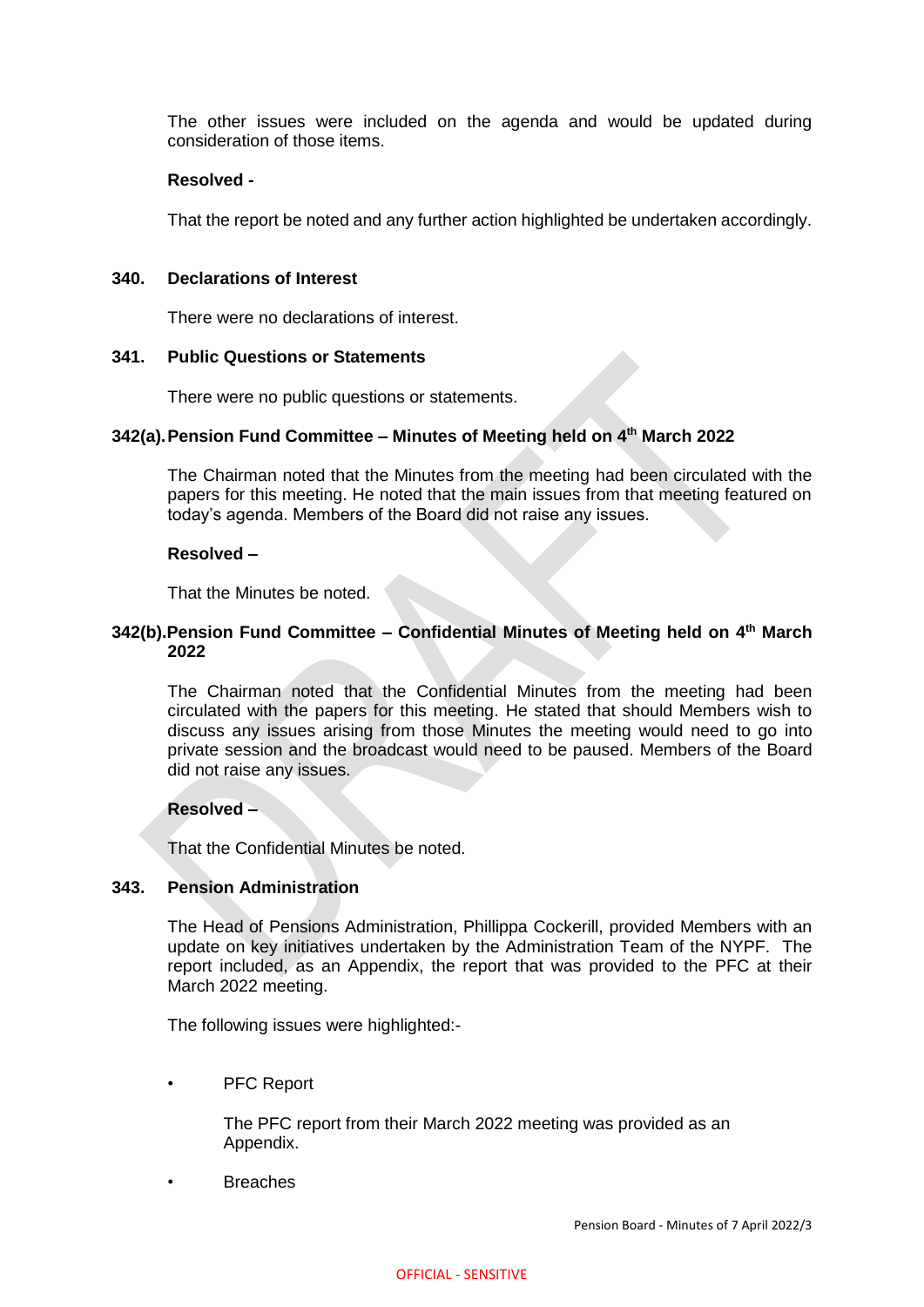There had been one new entry in the breaches log since the previous meeting of the Board. Details of this were outlined together with the action taken to prevent this from reoccurring. A new system of printing was to be introduced, via the NYCC Print Unit, which would eradicate the human error potential in terms of the occurrence of this breach. The appropriate procedures that should be followed had been reinforced to staff. Members discussed the recommendation not to report the breach to the Pensions Regulator and agreed that, as this related to human error, and processes had been put in place to prevent this from reoccurring, that the recommendation should be agreed.

**Major Projects** 

The 2022 Annual Benefit Statement (ABS) process had commenced. The timescales would be tighter this year as the Triennial valuation would impact on this.

Efforts continued to add NYCC and the City of York Council to the i-Connect project by the year end, with the City of York position having been advanced in comparison to the previous meeting. The roll out will continue until all employers are on-boarded hopefully by the year end in March 2023.

**Broadacres** 

The situation regarding Broadacres requesting a transfer to the NYPF, as reported at the PFC, was ongoing, with legal and actuarial advice and guidance currently being sought.

**Cyber Security** 

NYCCs T&C team have stated that they will attend the next meeting of the Board to provide a presentation on Cyber Security within NYCC and how that is adopted to account for the NYPF. A Member noted that recent training events he had attended had indicated that pension Funds should not rely on the Cyber Security offered by their Administering Authority, and should have a standalone, dedicated process. It was stated that this issue would be addressed in the presentation.

## • Triennial Valuation

Data for the valuation was required by June, therefore, timescales would be tight and meetings with the Actuary would be arranged involving employers in November.

#### Resolved -

- (i) That the contents of the report be noted;
- (ii) That the contents of the Breaches Log be noted, and it be recommended to the Pension Fund Committee that no further action be taken in respect of the breach identified, with no referral to the Pensions Regulator.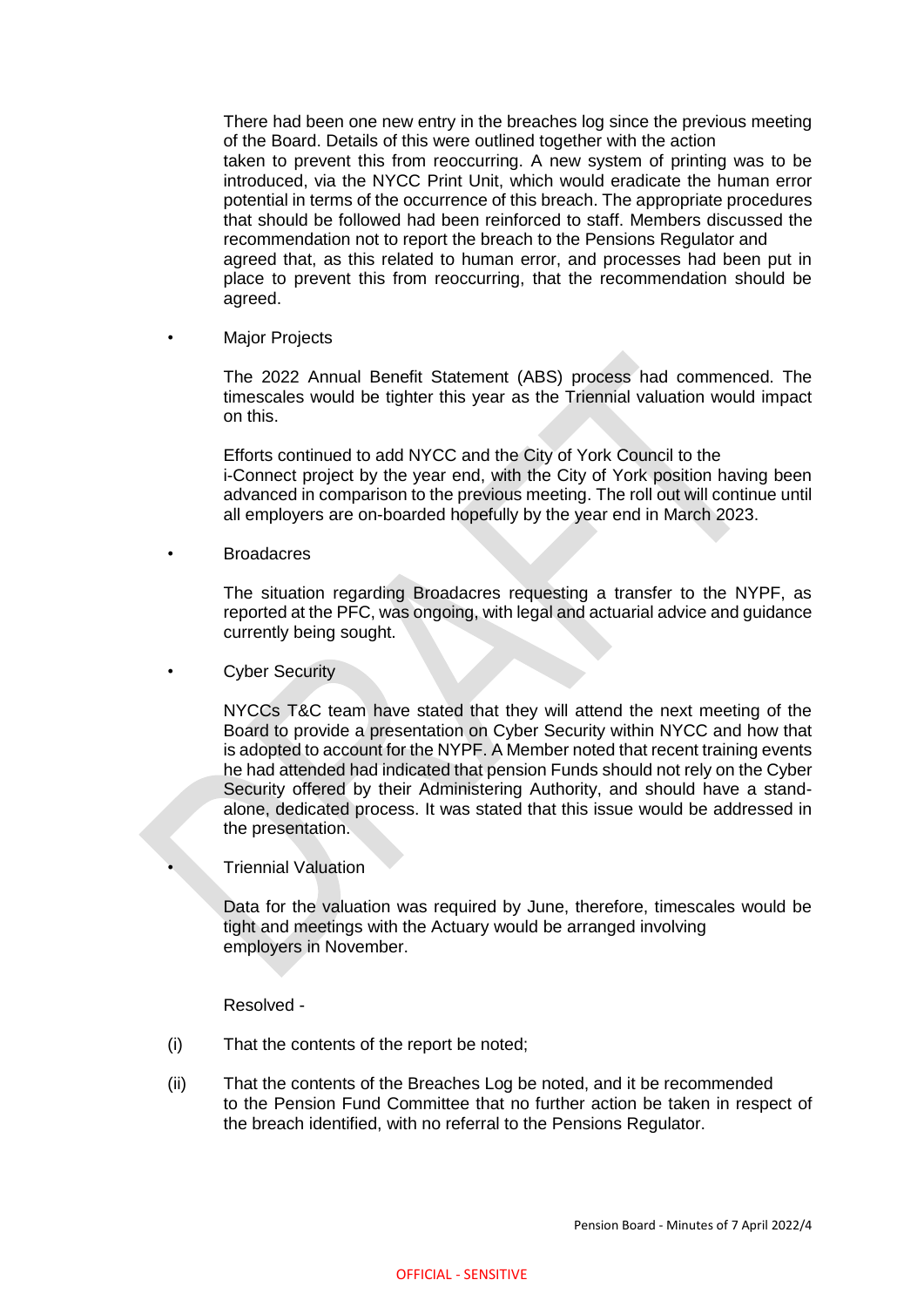## **344**. **Border to Coast's Responsible investment Policies**

Tom Morrison presented the report that was submitted to PFC in March 2022 highlighting the development of Responsible Investment Polices by BCPP and how these correlated with the NYPF policies.

He noted that a Climate Change Policy had now been added.

The Responsible Investment Policy and the Corporate Governance & Voting Guidelines document had been introduced in 2018, with subsequent reviews taking place alongside the NYPFs existing policies to ensure that best practice was being implemented. The most recent review had resulted in a number of minor changes, which were detailed in the report. Three policies were considered by the PFC in March and support was provided for these. Members comments have been fed back to BCPP, as would any comments from the Board. The Policies had been referred to each PFC and PB by the Joint Committee with views sought on their suitability.

Members highlighted the following issues:-

• A Member expressed disappointment that the report did not indicate that there would be any consequences where companies do not engage sufficiently. This was echoed by another Member, that there should be consequences for those that did not respond. In response it was emphasised that further details illustrating engagement activity were provided on the BCPP website, however, it was acknowledged that further emphasis could be given to the consequences, as previous experience had shown that shareholders could influence company behaviour when appropriate pressure was put on them. Members noted the response but still considered that it would be appropriate to indicate timeframes for implementation of policies, following engagement, rather than this being left open ended. The Chairman noted that the policies would continue to be developed to address evolving responsible investments including climate change in particular, . It was stated that BCPP was in a strong position to influence companies and would ensure that this influence is maximised going forward. A Member agreed with the issues raised but emphasised that the wording around non-engagement should be altered to state "will" take action rather than "may" take action.

## **Resolved –**

That the report be noted and the issues raised be fed back to BCPP.

# **345. Internal Audit Reports**

Ian Morton, the Assistant Director – Audit and Assurance, provided the Pension Board with an update on Internal Audit activity.

The 2021/22 Audit Plan, agreed in October 2021, had commenced with the all Audits now underway. Details of the issues to be audited during 2021/22 were set out in the report. It was noted that the IT Security audit would focus specifically on how that relates to the NYPF and the guidance from the Pensions Regulator, referred to earlier in the meeting, would be utilised as a framework for the audit.

It was expected that reports on these audits would be available for the next meeting of the Board.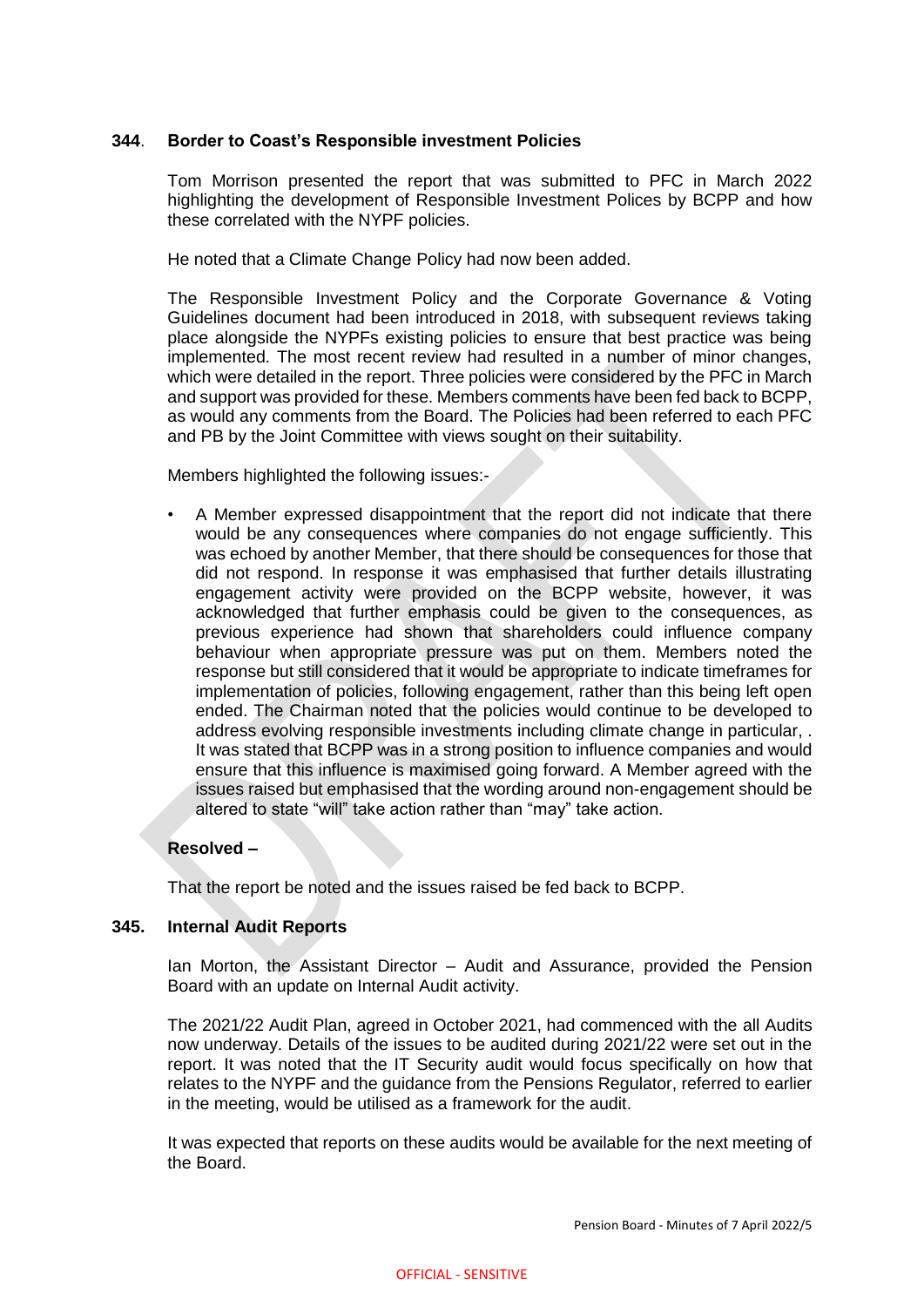In terms of the four outstanding actions from previous audits, identified in the report, two of these had now been completed with the remainder expected to be completed shortly. This was confirmed by officers, noting that the actions could be implemented relatively quickly.

There was an outstanding action from the 2019/20 Expenditure report that had a revised completion date of the end of March 2022. The action for the 20/21 Income audit was not due until March 2022. The actions for the Investments audit had recently become due and were currently in the process of being followed up. It was noted that some actions identified in the report to be completed by the end of December 2021 had not been, due to workload pressures, but these would be completed as soon as possible.

It was suggested that reference within the report to the Corporate Director Strategic Resources should be altered to Treasurer of the NYPF, when relating to Pension Fund specific matters.

## **Resolved -**

That the report be noted.

## **346. Business Plan, Budget 2022/23 and Cashflow**

Tom Morrison, introduced the report which was presented to the March 2022 meeting of the PFC.

The Business Plan, outlined in the report, set out the key activities for the NYPF for 2022/23. Details of the key activities for the previous year and the progress made were also outlined in the report.

The major changes in respect of the Budget for 2022/23 compared to 2021/22 were:

- An increased budget in relation to investment manager fees, resulting from the excellent performance of the Fund's investments
- An increased budget in terms of staffing resources in line with the added pressures on the Administration Service, as previously reported, resulting in the recruitment of additional staff

An update on the current position regarding the cashflow of the Fund was provided within the report.

Members highlighted the following issues:-

- A Member asked whether the income/expenditure estimates set out in the report would be reflected in the figures in the forthcoming Triennial Valuation (TV). In response it was stated that the figures were initial estimates based on current market conditions, however, as the TV had only just started, and given the significant issues affecting markets currently, these issues widened the range of possible outcomes. It was emphasised that, despite the uncertainty, there was a reasonable amount of comfort in the current and forecast position regarding cashflow. A major concern at the moment was inflation, which could have a significant impact on investments. It was suggested that towards the end of the TV process a presentation be provided to both the Board and PFC on the impact on liabilities and investments.
- In terms of the figures detailed in the report it was emphasised that care had to be taken to ensure that it was clear that the Employer contribution rates were illustrative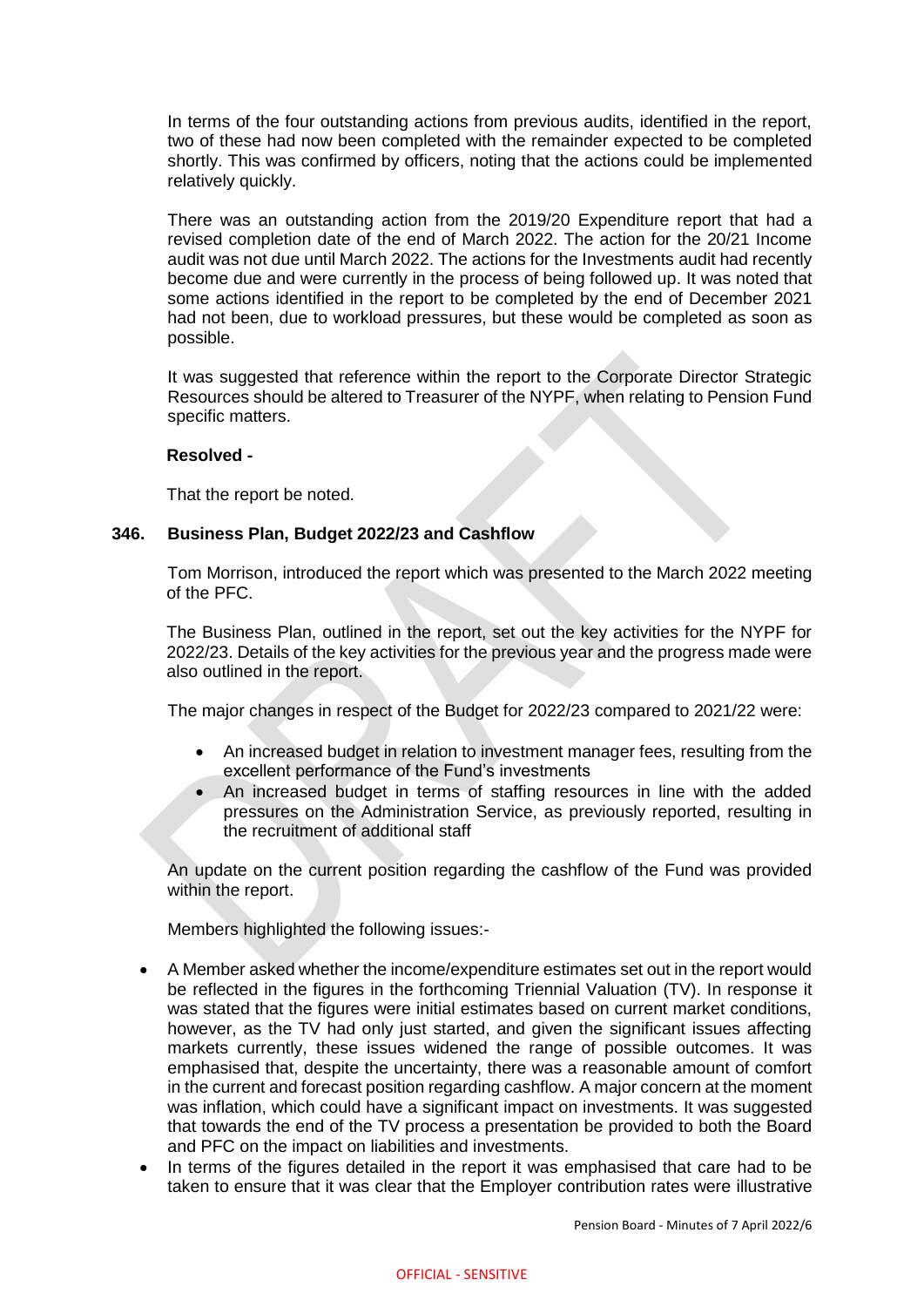and could end up being significantly different, and would be determined by the TV process. It was acknowledged that despite the improvement in the solvency position of the Fund, individual Employer contribution rates resulting from the TV process would be expected to vary widely as they will be influenced by many factors, some specific to each employer..

- The cashflow position of the NYPF was relatively good, but could change due to the various influencing factors – inflation, COVID recovery, war in the Ukraine, etc – therefore it would continue to be closely monitored, but the current forecast did not cause undue concern for the Fund. Operations would continue unaltered should the Fund become cashflow negative.
- A Member asked whether there was any indication of the final impact of the McCloud judgement as yet. In response it was stated that the position was not known as yet and this continued to be worked on. The Actuary had embedded a 0.9% cost into employer contribution rates as part of the 2019 TV. It was noted that the project should be completed by October 2023, however, in view of the scale of the project some slippage is anticipated, which in turn could have an impact on the Valuation process, and this would be discussed with the Actuary.
- It was asked whether the recent recruitment initiative had sufficiently addressed the pressures faced by staff from the increased workload, as it was noted that a number of projects were using third party organisations to meet the required levels of work. In response it was stated that it was believed that the current structure was appropriate for the effective delivery of the service, however, it could not be determined whether there would be further pressures arising moving forward, therefore the position would continue to be monitored. In respect of the use of third party organisations to assist with projects it was noted that despite their involvement it was still challenging to deliver the service, hence the recruitment.
- Noting the recent difficulties in the jobs market, particularly in terms of recruiting people in the financial sector due to competition been exceptionally high, a Member asked if there were any difficulties in recruiting to the new positions and whether that was considered to be a risk. In response it was stated that this was a potential risk going forward. Efforts had been made to fill the positions from the District Councils, but this had not resulted in filling those positions, and the adverts had now gone out more widely. It was stated that a recent change to the application process at the County Council, allowing CVs to be uploaded had generated an increase in the number of applicants.
- It was asked whether officers were still working from home. It was stated that the majority were but there had been a gradual return to the office which was steadily increasing.
- A Member asked whether the cashflow position should be reviewed more regularly than on an annual basis to ensure the matter did not become problematic. In response it was stated that regular updates were submitted to both the Board and PFC, allowing Members to review the position. It was emphasised that the cashflow forecast, assessed immediately before the TV process started, would inevitable include less accurate estimates, but was sufficiently robust to be used in the annual budget setting process, which take place at this time each year.
- In response to Member's questions it was noted that the Administration Structure for the NYPF would not change following LGR, although the structures for NYCC and the District Councils would change, which could result in a less onerous task in terms of collecting data, etc.

## **Resolved:-**

That the report, and issues raised, be noted.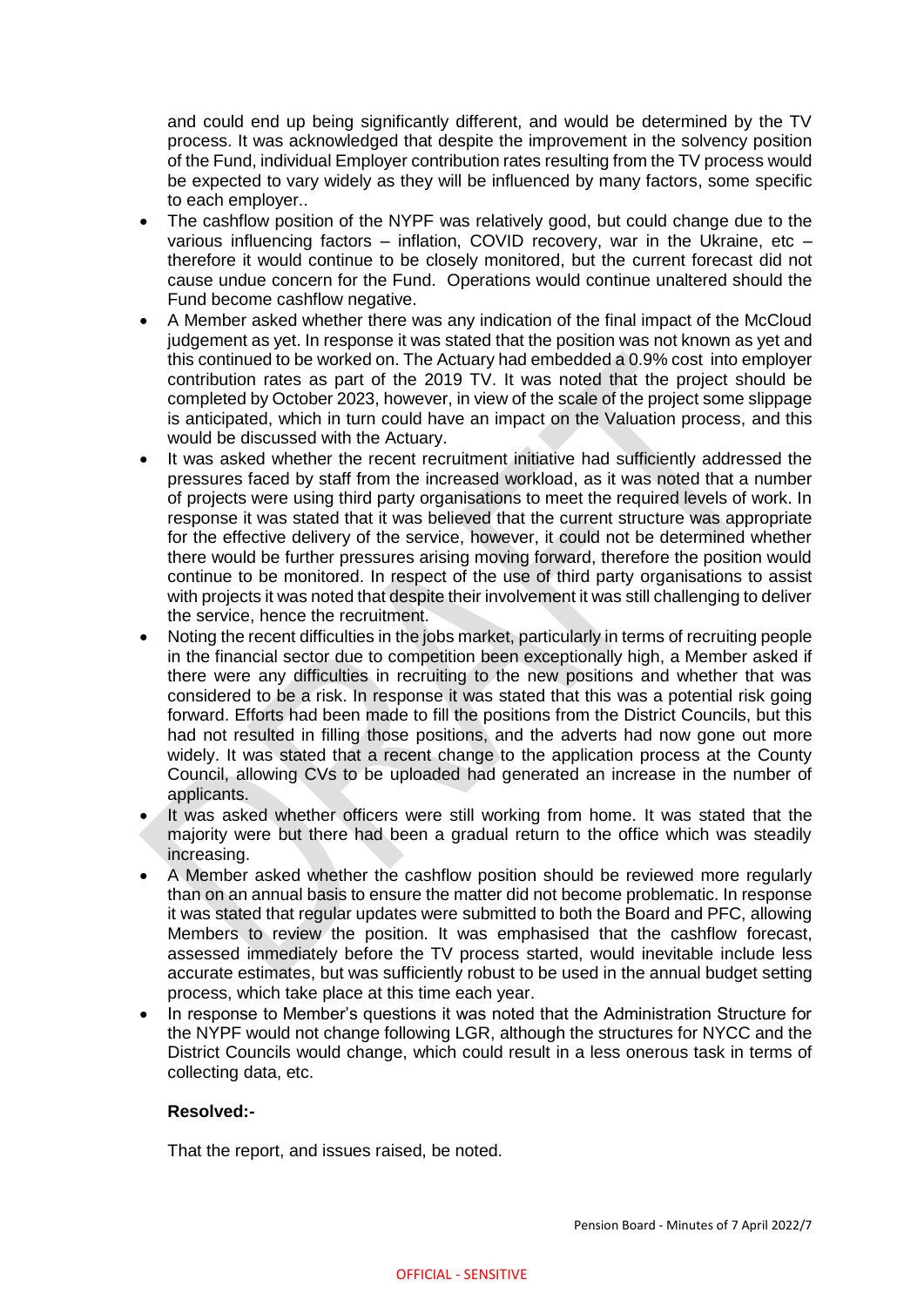## **347. Training**

Members considered the report of the Assistant Chief Executive (Legal and Democratic Services) providing an update on Pension Board Member training.

The Chairman highlighted the availability of the Hymans online training modules, available for all Members, which offered bite-size training opportunities, enabling Members to keep up to date with current issues. It was noted that the packages were continually updated to keep abreast of current Pensions' information. A module on TVs triennial valuations was available through the platform, which would be useful for Members in terms of the current process.

A Member provided feedback on the LGPS Conference he had attended earlier in the year. He considered that the details provided had been very useful in terms of his service to the Board and recommended that Members of the Board attended future Conferences.

The Chairman emphasised that unlike the PFC, Board Members had a statutory responsibility to keep up to date with Pensions issues through training, conferences, seminars, etc. He noted that the introduction of a single code and the results of the Hymans review may change that position for PFC Members in due course. He acknowledged that Board members were busy with their day to day requirements but asked that they keep up to date with pensions' issues as far as time would allow. He asked that any Members who were struggling to find appropriate time for training contact him to discuss how this could be managed.

## **Resolved -**

- (i) That the report and availability and details of the Hymans Robertson online training package be noted
- (ii) that Meetings of the Board be developed accordingly to provide an opportunity for Members to undertake appropriate training, either individually or collectively.
- (iii) That Members continue to provide details of any training they wish to be included on their training record:

#### **348. Work Plan**

Members considered the report of the Assistant Chief Executive (Legal and Democratic Services) detailing the areas of planned work of the Pension Board for the coming year and providing meeting dates for the Pension Board until April 2023.

#### **Resolved -**

- (i) That the Work Plan, as detailed in Appendix 1 to the report, be noted.
- (ii) That the dates of ordinary meetings as detailed in the report be noted as follows:-

All Thursdays at 10 am

#### **2022/23**

7th July 2022